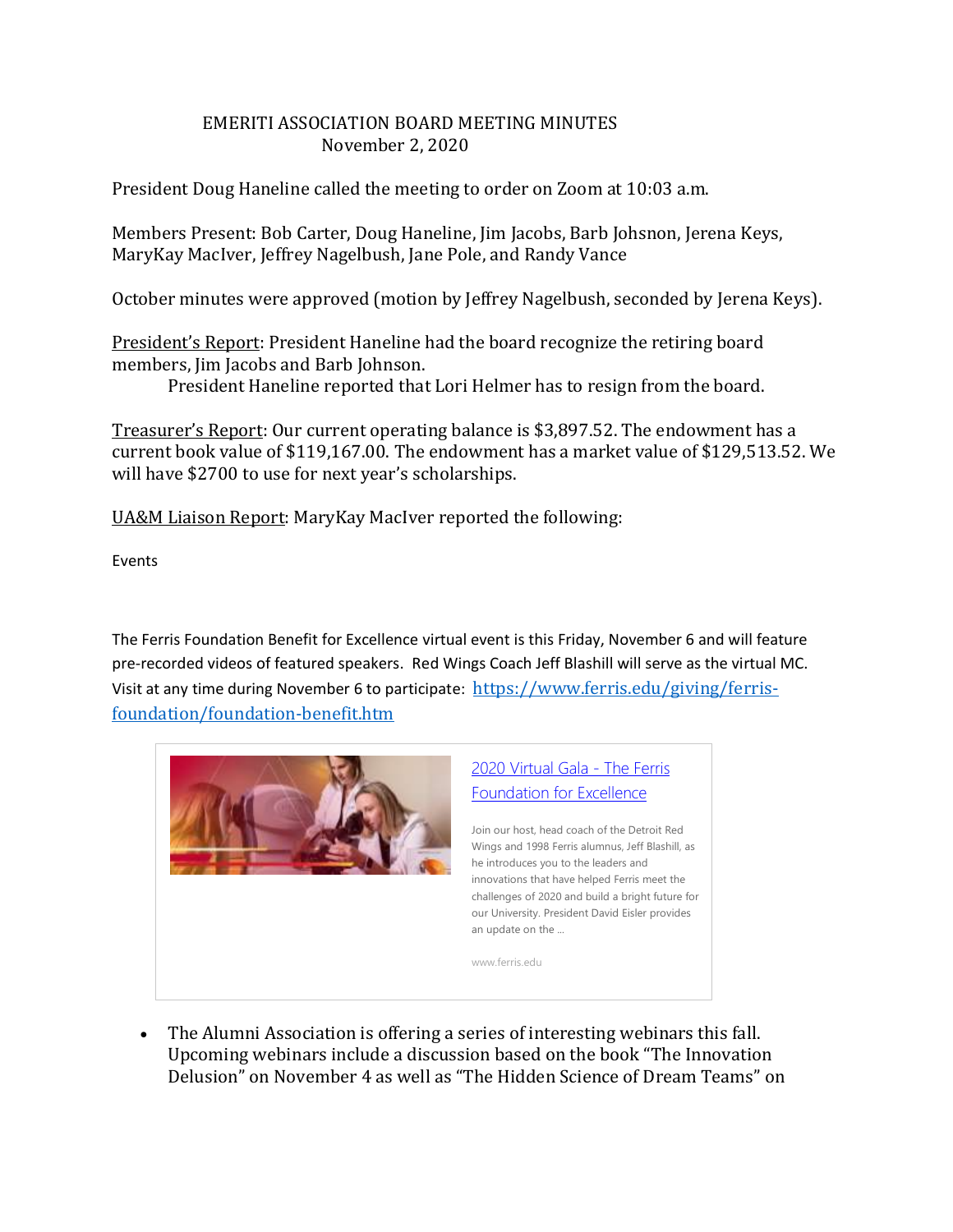November 18. Visit the Alumni Association site at ferris.edu/alumni for more information.

## Inside UA&M

- The UA&M staff continue to work staggered schedules in order to reduce the population density at our Prakken Building offices. The Emeriti Office space is currently being used by a UA&M staff member, who expresses her appreciation to the board for the ability for social distancing from other staff.
- As of October 30, Ferris has had 330 COVID-19 cases, with 41 active cases. Kendall has had 7 cases with one active case. So far, only one case has been reported at UA&M; however, several other cases have been reported in the Prakken Building. Visitors are still being discouraged at campus offices.
- The WCHA has announced the 2020-2021 schedule with Ferris to host its first home game on November 29. See the athletics website for more information at ferrisstatebulldogs.com

## Publicity

The meeting was publicized on University-Wide Notices and through Facebook.

Events: Jerena Keys reported that there are no events for the rest of this year and the February Soup Talk for next year is cancelled. The Fall get-together for next year at Art Works is still scheduled to occur.

Membership: About 30 people have become new members of the Emeriti Association.

Service: Jim Jacobs sent cards to 5 families of emeriti who have died.

Professional Concerns: No report.

Fundraising: The holiday fundraiser will be the first two weeks in December.

Helen's Garden: The garden is officially in winter mode. We look forward to next spring.

Arizona and Florida Liaisons: No report

Newsletter: Randy Vance said that the next newsletter is almost done and will be out soon.

Social Media: Marykay continues to post relevant information. Our facebook page currently has 115 likes.

Old Business: None